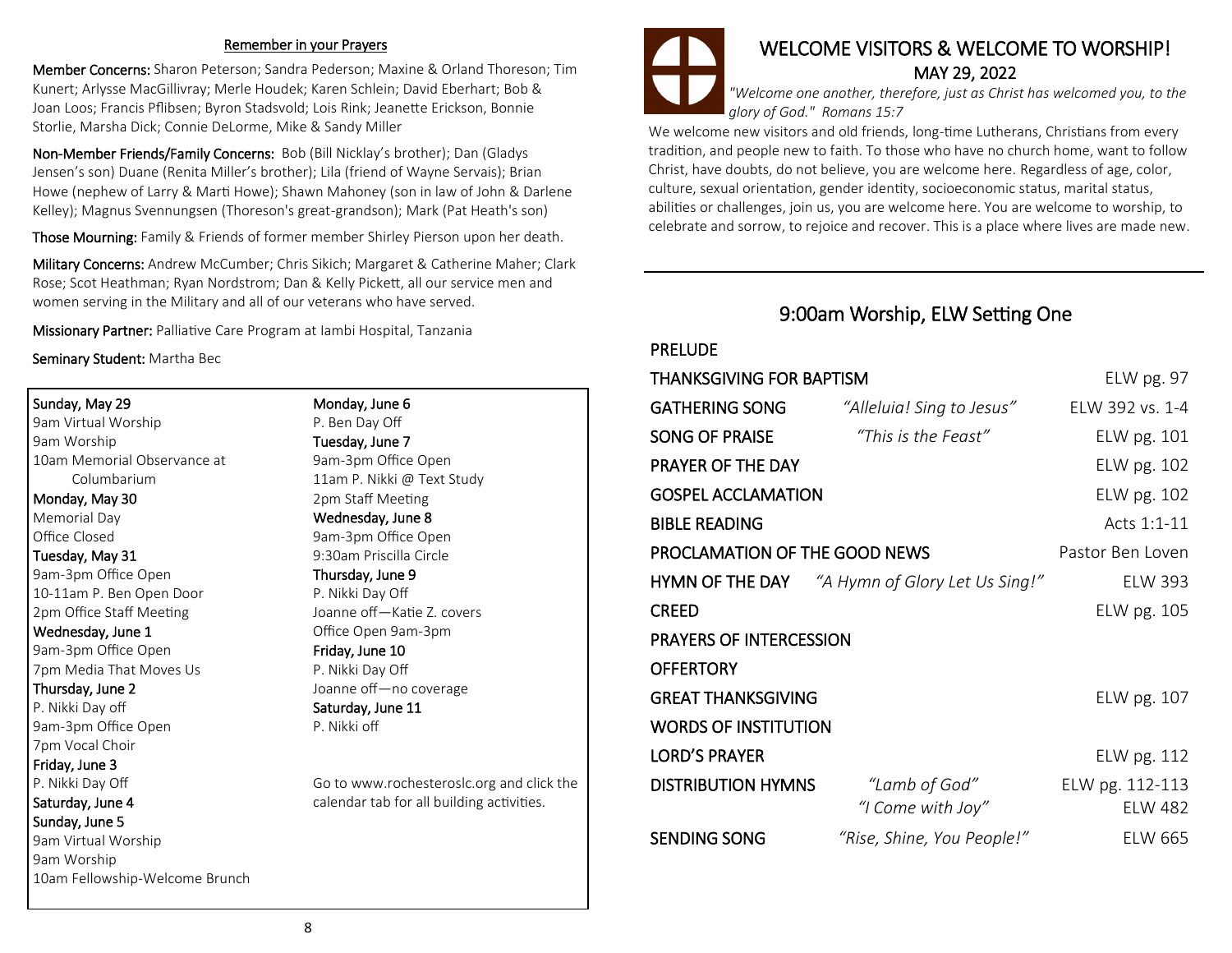

**Our Savior's Lutheran Church** 2124 Viola Rd NF Rochester, MN 55906 www.rochesteroslc.org

> **Evangelical Lutheran Church in America** God's work, Our hands.

#### OFFICE HOURS & CONTACT INFORMATION

The office is open Tuesday, Wednesday & Thursday, 9:00am to 3pm Joanne is working from home on Mondays and Fridays, available by email. Office—289-3021; Website: www.rochesteroslc.org Pastor Ben Loven-bloven@rochesteroslc.org; cell 701-580-1559 Pastor Nikki Rockne-pnikki@rochesteroslc.org cell 507-398-7710 Joanne Hamilton, Office-office@rochesteroslc.org Greg Henderson, Director of Music—music@rochesteroslc.org Carole Joyce, Family Ministry Consultant—carole35@charter.net Katie Zahasky, Prayer Chain—254-7894 or ktzahasky4@gmail.com

#### WORSHIP ASSISTANTS

Organist/Pianist: Jan Matson Sound Board Engineer: 9:00am Worship—Bev Gronvold Offering Counters: Glenn Leckband & Chris Suby Ushers: 9:00am Worship—Bill Markus & Bill Nicklay Communion Assistants: Ruby Florine, Altar Guild Member

Seventh Sunday of Easter

Pastor Ben's Open Door Hours: Tue. 10-11am, Wed. 1-3pm, Fri. 10-11am Pastor Nikki's Open Door Hours: Mon. 10am-12pm, Wed. 10am-12pm

We have set aside these times to specifically be in the office and available for conversation, but please note that meetings, visits, vacation time or pastoral emergencies may pull us away from our scheduled office hours.



Scan the QR code for easy giving.

# **VOLUNTEER OPPORTUNITIES**



### DOROTHY DAY HOUSE DINNER

Third Thursday of every month. This outreach is a great way to serve those in our community who are struggling with homelessness. You can volunteer for one month or more. Please call me with your questions. Our congregation has several members

who would be happy to support you in getting comfortable with our role. Thank you! Doreen Markus, [dorwm00@gmail.com,](mailto:dorwm00@gmail.com) phone 507 281-1700.



We have the 8 week rotation filled....thank you!! However, I'm looking for people/families to be on the substitute list. If you are willing to do that, contact Joanne in the church office. Thank you.



## WORSHIP ASSISTANCE NEEDED at SAMARITAN BETHANY

Can you help residents to and from worship? Online signup available There are also new

policies and procedures that must be followed with covid-19. All volunteers must have been vaccinated, must have a background check done and must go through a short training session. If you are interested in volunteering for this rewarding experience please contact Pam Shulze for details phone 507-281-5918 email [pks1752@charter.net](mailto:pks1752@charter.net)

THE QUILTING GROUP meets on 3rd Tuesday of each month in the OSLC Fellowship Hall. Everyone is welcome to join. No sewing skills necessary.



Simply Giving is an easy way to keep up on your giving. There are forms in the Business Center on the wall rack. They can be filled out and left in my box marked Financial Secretary in the Business Center, or you can

contact me for more information. Tim Hornseth, Financial Secretary 507-261-4719 or tjhornseth@charter.net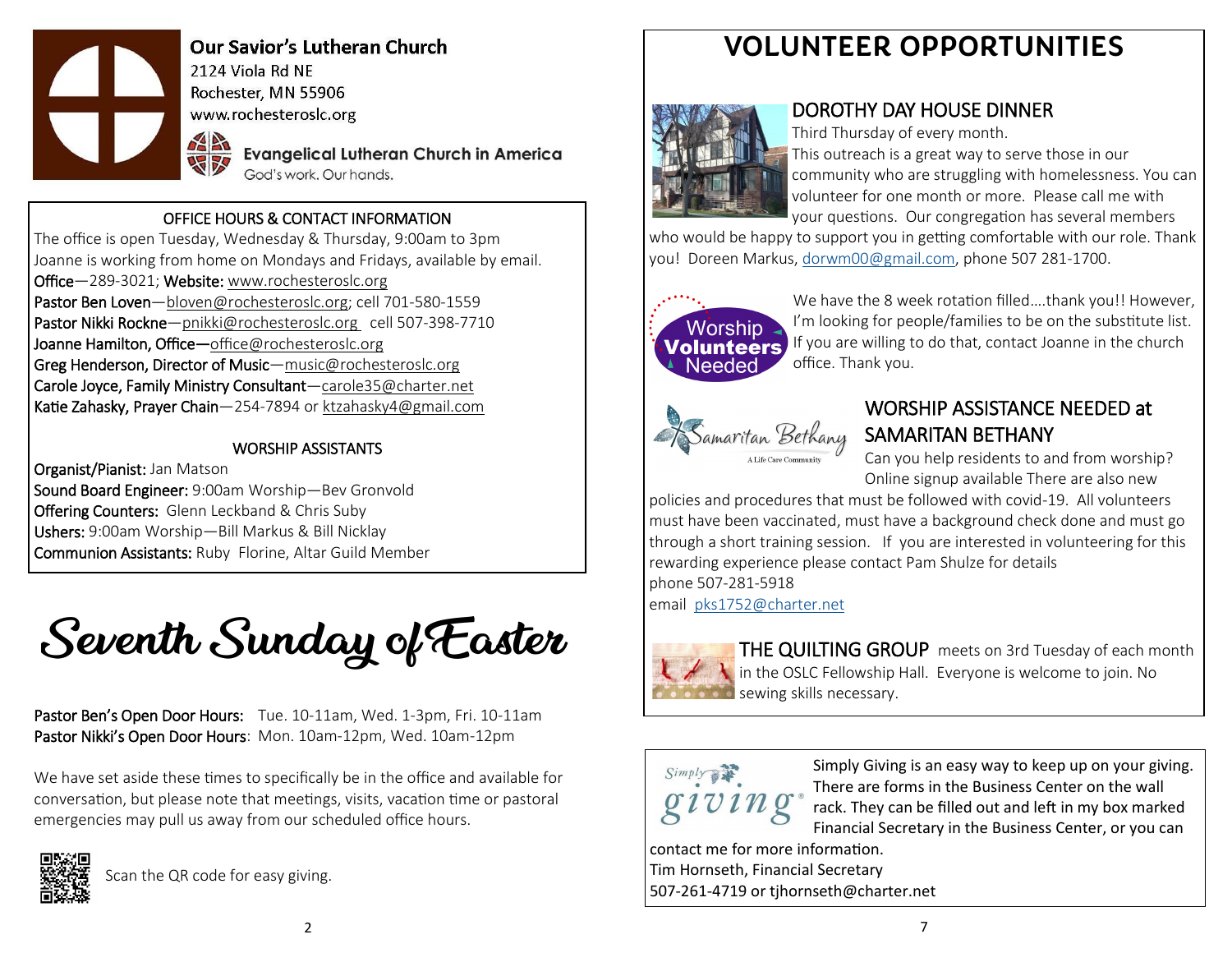# **CONGREGATIONAL COLLECTIONS**

### MAY—GIFT OF LIFE TRANSPLANT HOUSE

Gift of Life Transplant House was founded in 1984 by kidney transplant patient Ed Pompeian. His vision and mission was to provide Mayo Clinic transplant patients with high quality affordable accommodations in a supportive home-like environment.



A home away from home

### Gift of Life Transplant House Needs

1. All paper products

2. Wrapped Chocolate Candy

- 3. Boxes of Various Cards
- 4. Stamps
- 5. Luxuries: DVD's, games, books, etc.
- 6. General Cleaning Products
- 7. Pop tabs

*Please place items in the marked basket in the narthex. Thank you.*

## COMING IN JUNE—-SCHOOL KITS

# **DID YOU KNOW...**

PAST BULLETINS are available on the OSLC website. Click the Worship tab on the home page and then click bulletins.

LEADERSHIP MINUTES are available on the OSLC website. Click the leadership tab on the homepage.

OSLC HAS A CLOSED FACEBOOK PAGE It's a place for members and those who are active in the life of our congregation to stay up-to-date with events and activities! This is also a place for us to share life-events with our siblings in Christ. Search Our Savior's Lutheran Church, Rochester, MN and ask to join.

HEARING DEVICES are available in the sound system area at the back of the Sanctuary. These devices can be used with or without a hearing aid.

ALTAR FLOWERS TODAY are given to the glory of God from the Weber Family in honor of Ed & Shirley Harbeck's 65th Wedding Anniversary.

### 2022 Calendar is posted. Get your favorite date/s now!

You can sign up on the large bulletin board, email Joanne or by calling the office. Cost is \$40 and checks can be made to OSLC with Altar Flowers in the memo and can be left in the offering plate or dropped off at the office.

### FLOWER SCHEDULE

June 5—OPEN June 12—Weber June 19—Rose

## FREE WOOD

The stacked wood around the church is free for the taking. The wood cannot leave Olmsted county due to the Emerald Ash Borer. It's first come first serve.

# **BOOK/BIBLE STUDIES**



## MEDIA THAT MOVES US

At our last meeting, those of us who were there decided that Summer will be hard to gather together due to busy schedules/ vacations (soaking up the precious summer time).

We revamped our time together. We will meet on June 1st at 7pm. We will skip July and August and restart in September.

An updated media is available on the large bulletin board. Also- if you need a copy of the book "Rose Code" let me know. Blessings, Pastor Nikki

# CIRCLE BIBLE STUDIES



Hostess: Kathy Norby Bible Study: Group

Naomi Circle: June 13, 9:00am at OSLC

Sarah Circle: June 20, 1:00pm, Picnic at Sonya Niemeyer's